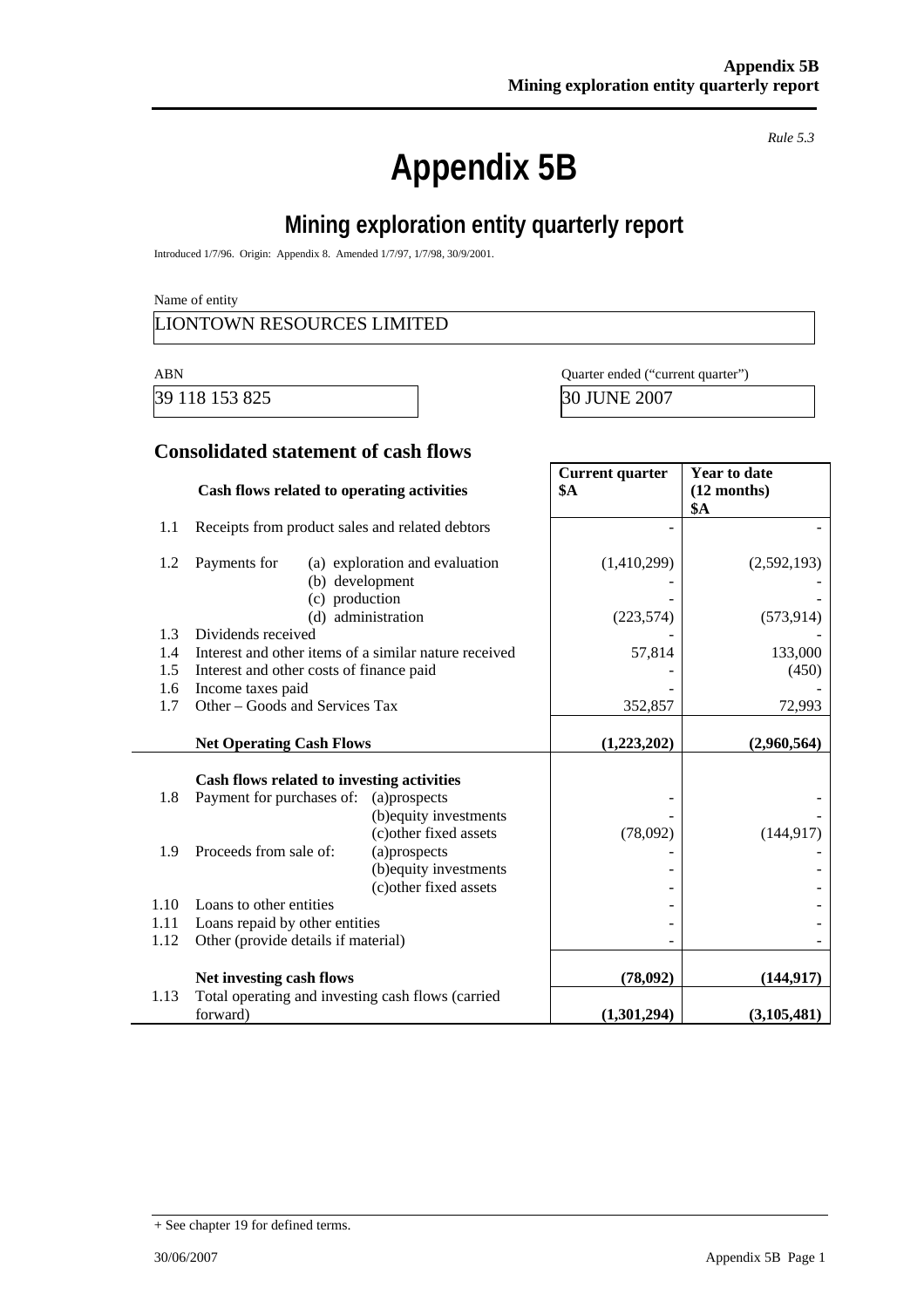| 1.14 | Cash flows related to financing activities<br>Proceeds from issues of shares, options, etc. (net) |             | 6,348,634  |
|------|---------------------------------------------------------------------------------------------------|-------------|------------|
| 1.15 | Proceeds from sale of forfeited shares                                                            |             |            |
| 1.16 | Proceeds from borrowings                                                                          |             | 266,190    |
| 1.17 | Repayment of borrowings                                                                           | (9, 479)    | (328, 106) |
| 1.18 | Dividends paid                                                                                    |             |            |
| 1.19 | Other                                                                                             | (40,000)    | (60, 312)  |
|      | Net financing cash flows                                                                          | (49, 479)   | 6,226,406  |
|      | Net increase (decrease) in cash held                                                              | (1,350,773) | 3,120,925  |
|      |                                                                                                   |             |            |
| 1.20 | Cash at beginning of quarter/year to date                                                         | 4,473,476   | 1,778      |
| 1.21 | Exchange rate adjustments to item 1.20                                                            |             |            |

#### **Payments to directors of the entity and associates of the directors Payments to related entities of the entity and associates of the related entities**

|      |                                                                  | Current quarter<br>\$A |
|------|------------------------------------------------------------------|------------------------|
| 1.23 | Aggregate amount of payments to the parties included in item 1.2 | 110,897                |
| 1.24 | Aggregate amount of loans to the parties included in item 1.10   | Nil                    |

1.25 Explanation necessary for an understanding of the transactions

Item 1.7 relates to a reimbursement of GST by the ATO. Item 1.23 consists of legal fees paid to a director related entity, directors fees, salaries and wages and superannuation paid to directors and a service charge paid to a related entity for the provision of corporate services. All transactions are on commercial terms and conditions.

#### **Non-cash financing and investing activities**

- 2.1 Details of financing and investing transactions which have had a material effect on consolidated assets and liabilities but did not involve cash flows N/A
- 2.2 Details of outlays made by other entities to establish or increase their share in projects in which the reporting entity has an interest N/A

#### **Financing facilities available**

*Add notes as necessary for an understanding of the position.* 

|     |                             | Amount available<br>\$A | Amount used<br>-SA |
|-----|-----------------------------|-------------------------|--------------------|
| 3.1 | Loan facilities             | Nil                     | <b>Nil</b>         |
| 3.2 | Credit standby arrangements | Nil                     | <b>Nil</b>         |

<sup>+</sup> See chapter 19 for defined terms.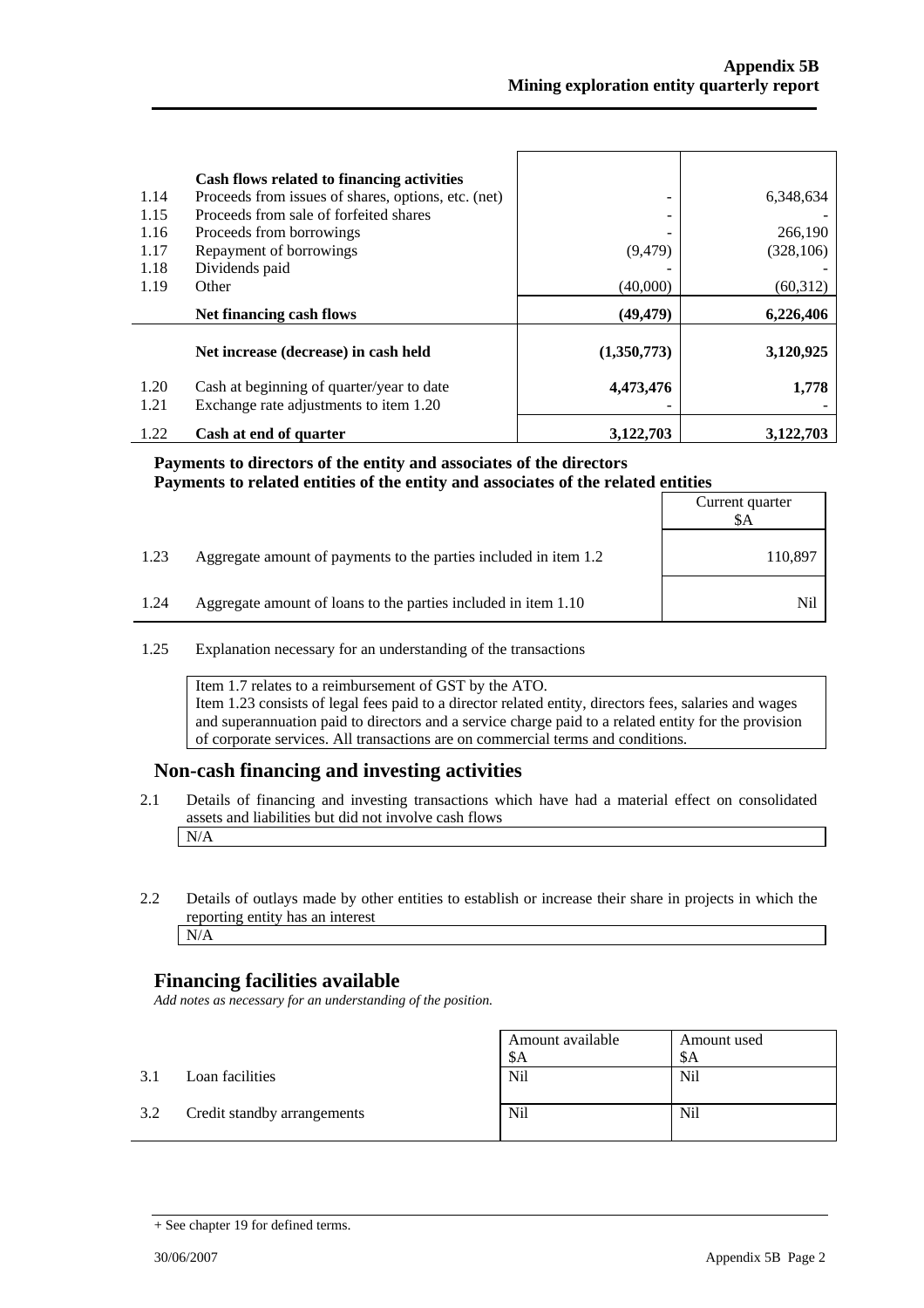### **Estimated cash outflows for next quarter**

|     | <b>Total</b>               | \$1,600,000 |
|-----|----------------------------|-------------|
| 4.2 | Development                | Nil         |
| 4.1 | Exploration and evaluation | \$1,600,000 |
|     |                            | \$A         |

## **Reconciliation of cash**

| Reconciliation of cash at the end of the quarter (as shown in<br>the consolidated statement of cash flows) to the related items<br>in the accounts is as follows. |                                                  | Current quarter<br>\$A | Previous quarter<br>\$A |
|-------------------------------------------------------------------------------------------------------------------------------------------------------------------|--------------------------------------------------|------------------------|-------------------------|
| 5.1                                                                                                                                                               | Cash on hand and at bank                         | 3,122,703              | 4,473,476               |
| 5.2                                                                                                                                                               | Deposits at call                                 |                        |                         |
| 5.3                                                                                                                                                               | Bank overdraft                                   |                        |                         |
| 5.4                                                                                                                                                               | Other (Bank Guarantee)                           |                        |                         |
|                                                                                                                                                                   | <b>Total: cash at end of quarter</b> (item 1.22) | 3,122,703              | 4,473,476               |

## **Changes in interests in mining tenements**

| 6.1 | Interests in<br>mining<br>tenements<br>relinquished,<br>reduced or lapsed | Tenement<br>reference | Nature of interest<br>(note (2)) | Interest at<br>beginning of<br>quarter | Interest at<br>end of<br>quarter |
|-----|---------------------------------------------------------------------------|-----------------------|----------------------------------|----------------------------------------|----------------------------------|
|     | <b>NIL</b>                                                                |                       |                                  |                                        |                                  |

| 6.2 | Interests in<br>mining<br>tenements<br>acquired or<br>increased | <b>Tenement</b><br>reference | Nature of interest<br>(note (2))       | Interest at<br>beginning<br>of quarter | Interest at end<br>of quarter |
|-----|-----------------------------------------------------------------|------------------------------|----------------------------------------|----------------------------------------|-------------------------------|
|     |                                                                 | E15/1007                     | Cowan Nickel - application             | 0%                                     | 100%                          |
|     |                                                                 | E <sub>15</sub> /1008        | Cowan Nickel - application             | $0\%$                                  | 100\%                         |
|     |                                                                 | EA/16408                     | Eighteen Mile Creek -<br>application   | $0\%$                                  | 100\%                         |
|     |                                                                 | EA/16412                     | Seventy Mile Extended -<br>application | $0\%$                                  | 100\%                         |
|     |                                                                 | E15/0914                     | Junction South - granted               | $0\%$                                  | 100%                          |

<sup>+</sup> See chapter 19 for defined terms.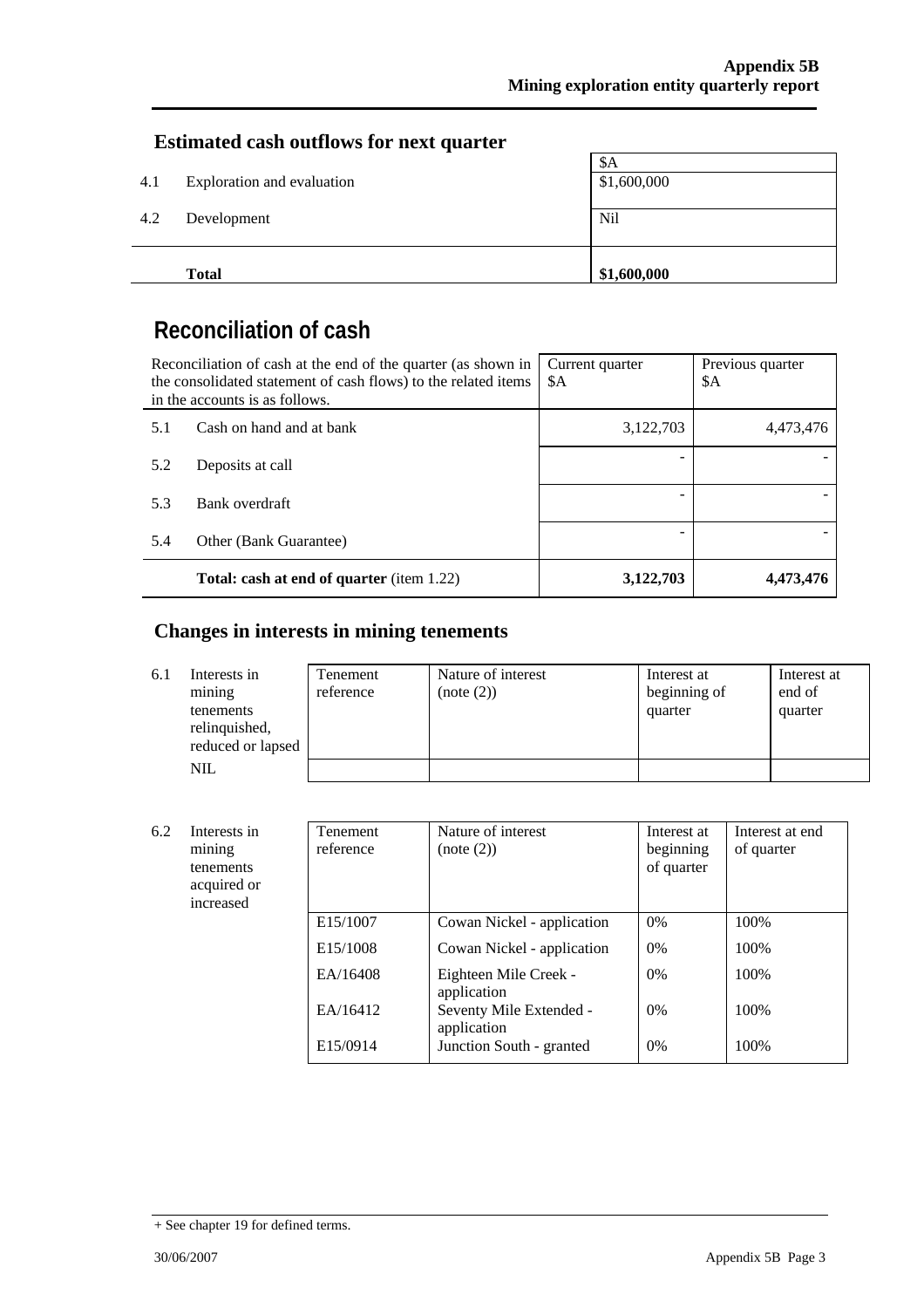#### **(1) Issued and quoted securities at end of current quarter**

*Description includes rate of interest and any redemption or conversion rights together with prices and dates.* 

|      |                                        | Total number | Number quoted | Issue price per<br>security (see note | Amount paid up per<br>security (see note 3) |
|------|----------------------------------------|--------------|---------------|---------------------------------------|---------------------------------------------|
|      |                                        |              |               | $3)$ (cents)                          | (cents)                                     |
| 7.1  | Preference<br><sup>+</sup> securities  | Nil          | Nil           | N/A                                   | N/A                                         |
|      | (description)                          |              |               |                                       |                                             |
| 7.2  | Changes during                         | N/A          | N/A           | N/A                                   | $\rm N/A$                                   |
|      | quarter                                |              |               |                                       |                                             |
|      | (a) Increases                          |              |               |                                       |                                             |
|      | through issues                         |              |               |                                       |                                             |
|      | (b) Decreases                          |              |               |                                       |                                             |
|      | through returns                        |              |               |                                       |                                             |
|      | of capital, buy-                       |              |               |                                       |                                             |
|      | backs.                                 |              |               |                                       |                                             |
| 7.3  | <sup>+</sup> Ordinary                  | 79,000,009   | 61,815,298    | N/A                                   | N/A                                         |
|      | securities                             |              |               |                                       |                                             |
| 7.4  | Changes during                         |              |               |                                       |                                             |
|      | quarter                                |              |               |                                       |                                             |
|      | (a) Increases                          | Nil          | Nil           | N/A                                   | N/A                                         |
|      | through issues<br>(b) Decreases        | Nil          | Nil           | N/A                                   | N/A                                         |
|      | through returns                        |              |               |                                       |                                             |
|      | of capital.                            |              |               |                                       |                                             |
| 7.5  | <sup>+</sup> Convertible               | Nil          | Nil           | N/A                                   | N/A                                         |
|      | debt securities                        |              |               |                                       |                                             |
|      | (description)                          |              |               |                                       |                                             |
| 7.6  | Changes during                         | Nil          | Nil           | N/A                                   | $\rm N/A$                                   |
|      | quarter                                |              |               |                                       |                                             |
|      | (a) Increases                          |              |               |                                       |                                             |
|      | through issues                         |              |               |                                       |                                             |
|      | (b) Decreases                          |              |               |                                       |                                             |
|      | through                                |              |               |                                       |                                             |
|      | securities                             |              |               |                                       |                                             |
| 7.7  | matured.                               |              |               | Exercise price                        |                                             |
|      | <b>Options</b><br><b>Share Options</b> | 5,475,000    | Nil           | \$0.25                                | Expiry date<br>18.12.2009                   |
|      |                                        | 1,500,000    | Nil           | \$0.25                                | 31.12.2009                                  |
|      |                                        | 250,000      | Nil           | \$0.25                                | 9.1.2010                                    |
|      |                                        |              |               |                                       |                                             |
| 7.8  | Issued during                          |              |               |                                       |                                             |
|      | quarter                                |              |               |                                       |                                             |
|      |                                        |              |               |                                       |                                             |
|      | <b>Share Options</b>                   | Nil          | Nil           | N/A                                   | N/A                                         |
|      |                                        |              |               |                                       |                                             |
| 7.9  | <b>Exercised</b> during                | Nil          | Nil           | N/A                                   | $\rm N/Al$                                  |
|      | quarter                                |              |               |                                       |                                             |
| 7.10 | <b>Expired during</b>                  | Nil          | Nil           | N/A                                   | $\rm N/A$                                   |
|      | quarter                                |              |               |                                       |                                             |
| 7.11 | <b>Debentures</b>                      | Nil          | Nil           |                                       |                                             |
|      | (totals only)                          |              |               |                                       |                                             |
| 7.12 | <b>Unsecured</b>                       | Nil          | Nil           |                                       |                                             |
|      | notes (totals                          |              |               |                                       |                                             |
|      | only)                                  |              |               |                                       |                                             |

<sup>+</sup> See chapter 19 for defined terms.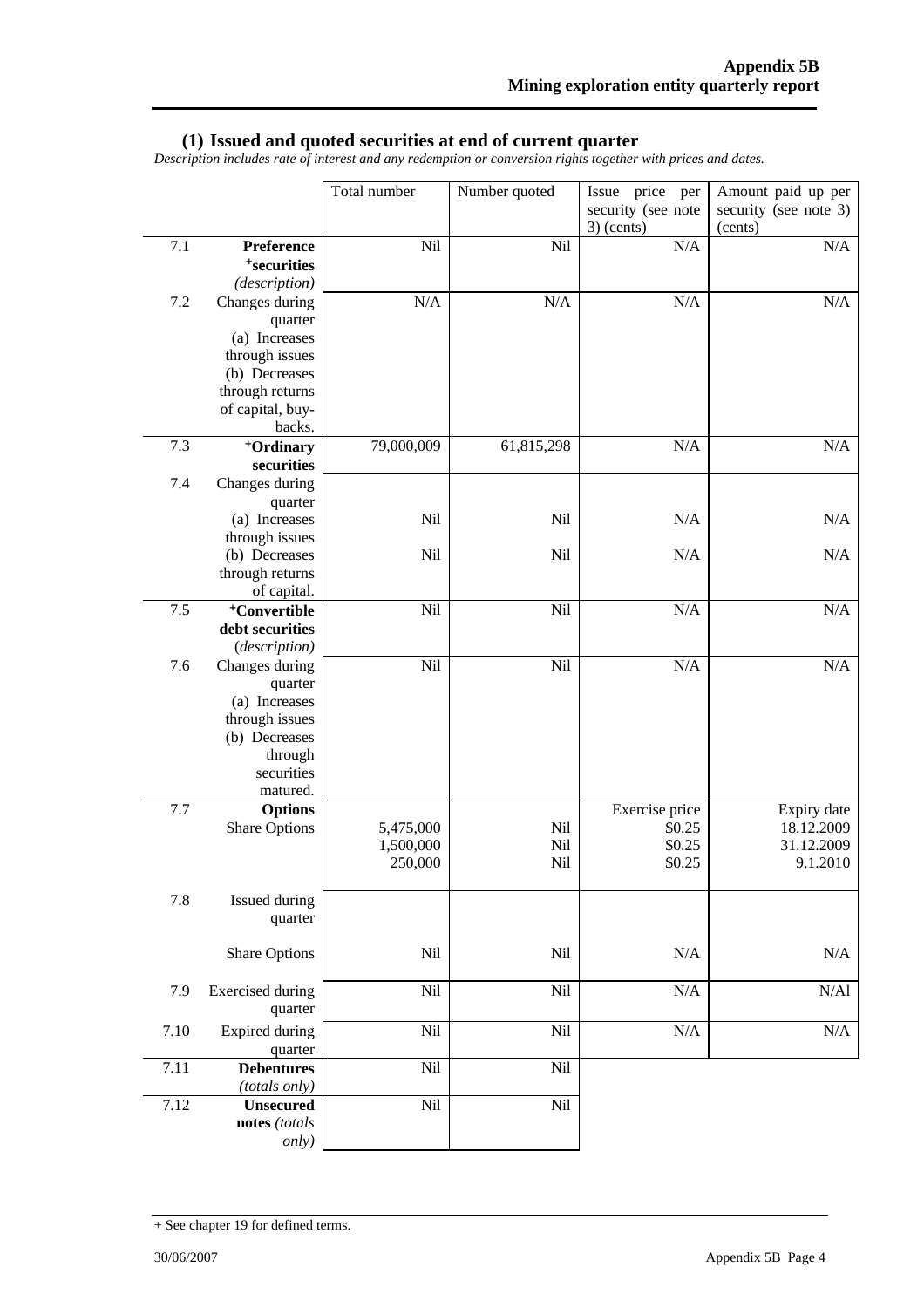## **Compliance statement**

- 1 This statement has been prepared under accounting policies which comply with accounting standards as defined in the Corporations Act or other standards acceptable to ASX (see note 4).
- 2 This statement does give a true and fair view of the matters disclosed.

Sign here:  $\mathcal{U}/\mathcal{U}$ 

Company Secretary

Print name: Richard Hacker

+ See chapter 19 for defined terms.